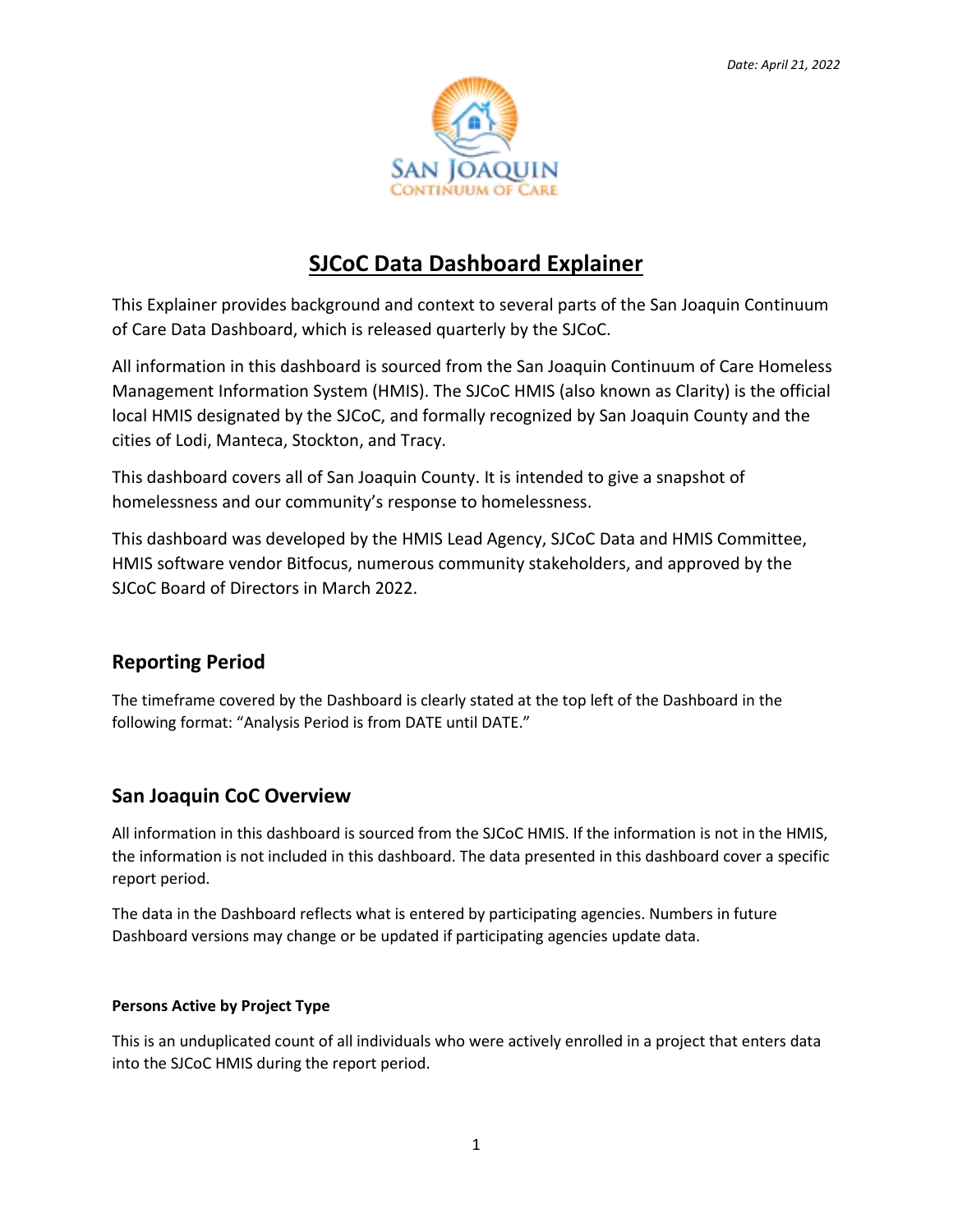This count includes individuals who were enrolled in a project for the first time during the report period, and individuals who were enrolled in a project before the report period but who were still active in those projects during the report period.

Project types are defined by the Department of Housing and Urban Development.

### **Persons Active by Race**

This is an unduplicated count of all individuals who self-report their race and were actively enrolled in a project that enters data into the SJCoC HMIS during the report period.

This count includes individuals who were actively enrolled in a project for the first time during the report period, and individuals who were enrolled in a project before the report period but who were still listed as active in those projects during the report period.

Note: Race is defined by Housing and Urban Development standards.

#### **Persons Active by Ethnicity**

This is an unduplicated count of all individuals who self-report as having a Latino-a-x ethnicity and were actively enrolled in a project that enters data into the SJCoC HMIS during the report period.

This count includes individuals who were actively enrolled in a project for the first time during the report period, and individuals who were enrolled in a project before the report period but who were still listed as active in those projects during the report period.

Note: Ethnicity is defined by Housing and Urban Development standards.

#### **Persons Active by Gender**

This is an unduplicated count of all individuals who self-report as a certain gender and were active in a project that enters data into the SJCoC HMIS.

This count includes individuals who were actively enrolled in a project for the first time during the report period, and individuals who were enrolled in a project before the report period but who were still listed as active in those projects during the report period.

# **Persons Active by Age**

This is an unduplicated count of all individuals whoself-report as a certain age and were active in a project that enters data into the SJCoC HMIS.

This count includes individuals who were actively enrolled in a project for the first time during the report period, and individuals who were enrolled in a project before the report period but who were still listed as active in those projects during the report period.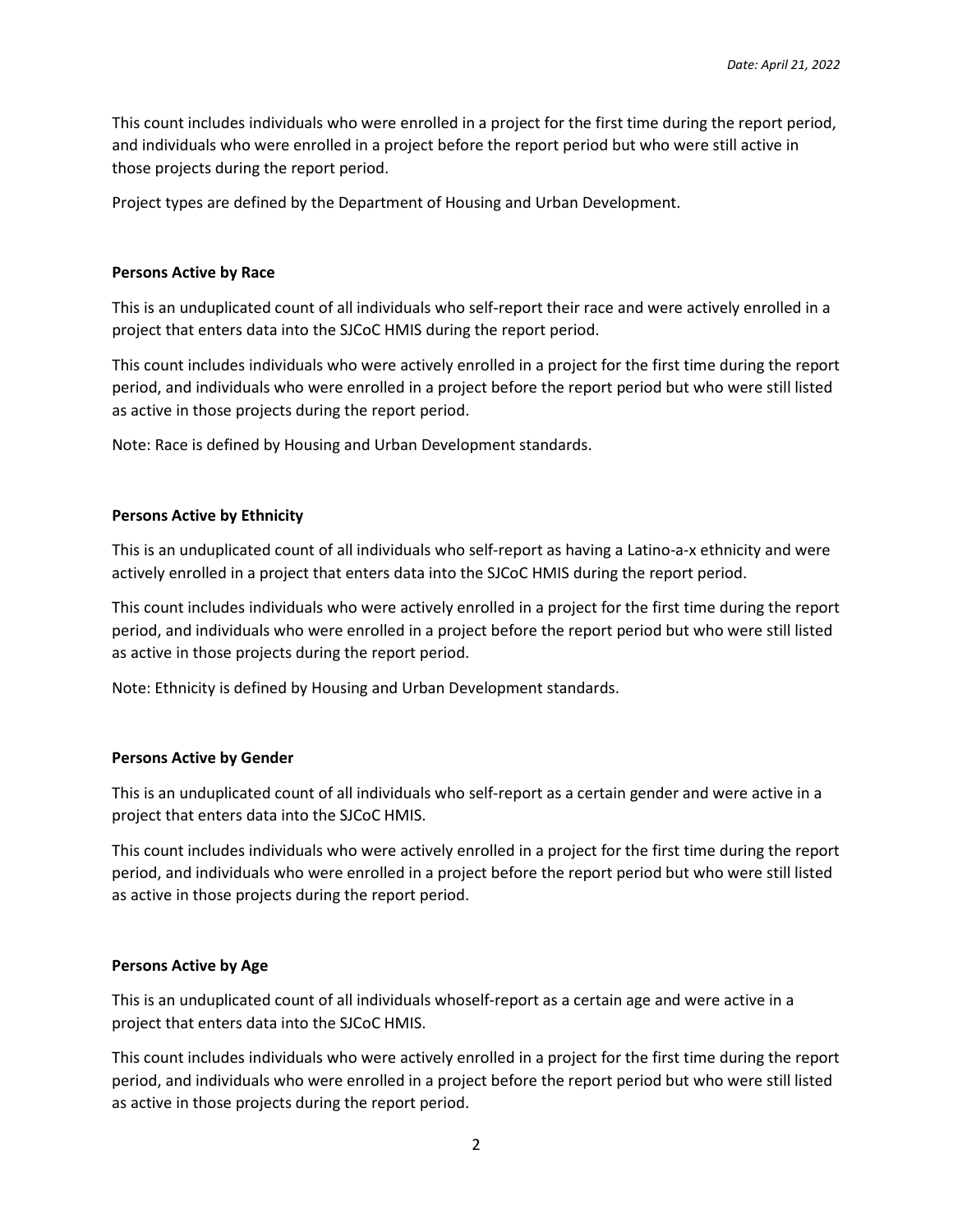# **Clients by Enrollment Household Type**

This is an unduplicated count of all individuals who were actively enrolled in a project that enters data into the SJCoC HMIS, divided by the type of household they were a part of at time of enrollment. (Family type is a classification such as "Single Adult," "Household with Children," etc.)

This count includes individuals who were enrolled in a project for the first time during the report period, and individuals who were enrolled in a project before the report period but who were still listed as active in those projects during the report period.

#### **Chronically Homeless Clients at Project Start**

This is an unduplicated count of individuals that are actively enrolled and appear to be chronically homeless according to entries in the HMIS at the time they were enrolled in a project.

Note: This data point is created by self-reporting. Self-reporting of conditions that constitute "chronic homelessness" does not mean that an individual actually meets the eligibility standards of "chronic homelessness" as disability must be verified by a third party for an individual to qualify as chronically homeless. Thus, not all households included in this figure will actually qualify for projects that serve the chronically homeless.

#### **Veteran Clients Served**

This is an unduplicated count of individuals that self-report as military veterans according to entries in the HMIS and are actively enrolled in a project during the report period.

# **Average Length of Time Homeless**

• Emergency Shelter (ES)

Average and median length of time individuals actually stay in Emergency Shelter projects during the report period.

• Emergency Shelter + Transitional Housing (ES and TH)

Average and median length of time individuals actually stay in Emergency Shelter and/or Transitional Housing projects during the report period. This combines the numbers reported by Emergency Shelter and Transitional Housing projects.

• Emergency Shelter + Permanent Housing (ES and PH)

Average and median length of time individuals are homeless in an Emergency Shelter before enrolling in a Permanent Housing project. This number is large because chronically homeless people must experience more than 12 months of homelessness prior to being eligible for Permanent Supportive Housing.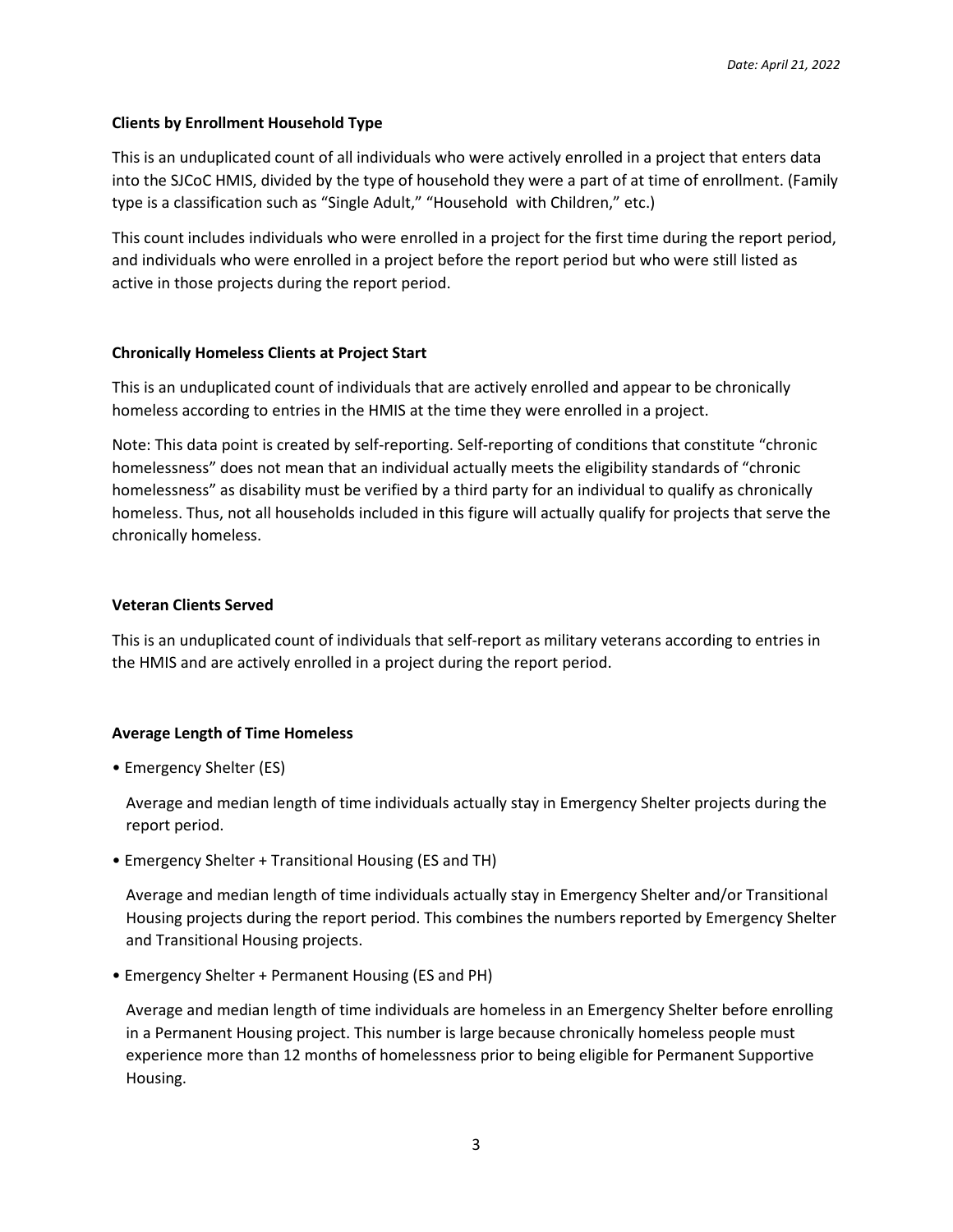• Emergency Shelter + Transitional Housing + Permanent Housing (ES and TH and PH)

Average and median length of time individuals are homeless in an Emergency Shelter and/or Transitional Housing project before enrolling in a Permanent Housing project. This number is large because chronically homeless people must experience more than 12 months of homelessness prior to being eligible for Permanent Supportive Housing.

#### **Clients active in HMIS-participating projects**

This is an unduplicated count of all individuals who were newly enrolled into an Emergency Shelter, Transitional Housing, or Permanent Housing project during the report period.

The left-hand column of this count shows the number of people who were newly enrolled into one of those projects during the report period who were not enrolled in a similar project in the previous 24 months — showing how many people were "new" to the homeless response system.

The right-hand column of this count shows the total number of people who were newly enrolled into one of those projects during the report period.

# **Programmatic Inflow**

These counts include all individuals who were newly enrolled in a project each month during the report period. This count is unduplicated by project type, but an individual could have been enrolled in multiple project types during the same month.

These counts exclude individuals who were enrolled in a project before the report period but who were still listed as active in those projects during the report period.

#### **Clients Entering Non-Permanent Housing Programs per Month**

This is an unduplicated count of all individuals who were newly enrolled into an Emergency Shelter, Outreach, or Transitional Housing project each month during the report period.

#### **Clients Entering Permanent Housing Programs per Month**

This is an unduplicated count of all individuals who were newly enrolled into a Permanent Housing project during the report period.

Enrollment in a Permanent Housing project is not equivalent to obtaining or moving into permanent housing. Once enrolled, a housing unit must be secured, an inspection must be completed, and a lease signed before clients can move into permanent housing. Some individuals may enroll in a Permanent Housing project and never receive housing.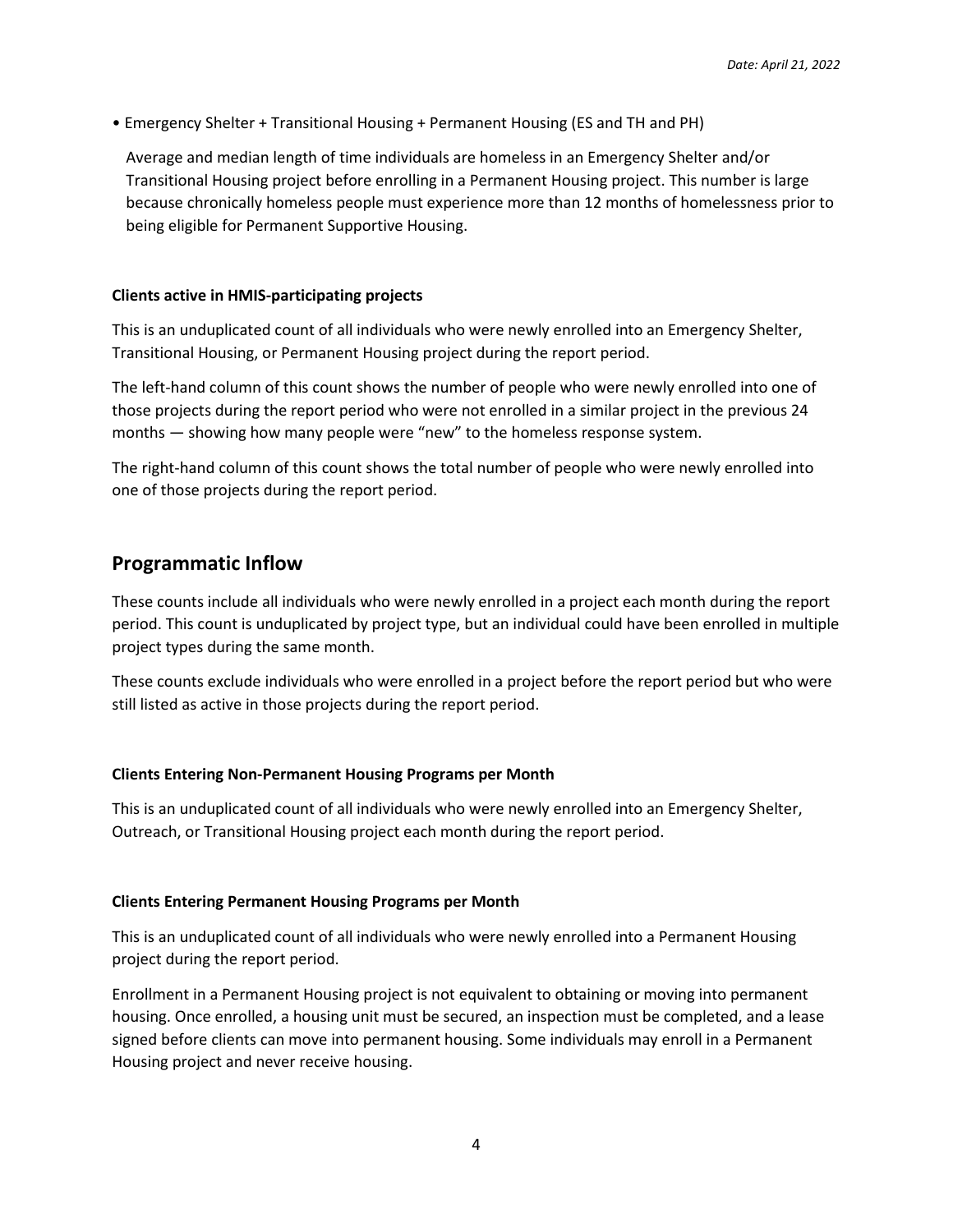### **Clients Moving Into Permanent Housing with help from a Permanent Housing Program per Month**

This is an unduplicated count of all individuals who were newly moved in to a unit of permanent housing with assistance from a Permanent Housing project during the report period.

This count includes only those individuals who actually move into permanent housing from a Permanent Housing project. This count excludes people who were enrolled in a Permanent Housing project but who had not yet moved into housing.

# **Active Enrollments Per Week**

These counts include all individuals who were actively enrolled in the relevant project type during the report period.

These counts include people who were enrolled in a project for the first time during the report period, and people who were enrolled in a project before the report period but who were still listed as active in those projects during the report period.

# **Clients Actively Enrolled in Non-Permanent Housing Programs per week**

This is an unduplicated count of all individuals who were actively enrolled in an Emergency Shelter, Outreach or Transitional Housing project during the report period.

#### **Clients Actively Enrolled in Permanent Housing Programs per week**

This is an unduplicated count of all individuals who were actively enrolled in a Permanent Housing project during the report period.

Not all of these individuals were actually in permanent housing. People can be active in a Permanent Housing project, but not actually moved into housing. For example, a Rapid Re-Housing project might enroll five members of a family, but that family and the project provider still have to locate a unit of housing, conduct an inspection, and sign a lease before the family can actually move into housing.

# **Clients Actively Enrolled in Permanent Housing Programs and in Actual Housing per week**

This is an unduplicated count of all individuals who were newly moved into a unit of permanent housing each week during the report period.

This count excludes people who were enrolled in a Permanent Housing project but who had not yet moved into housing.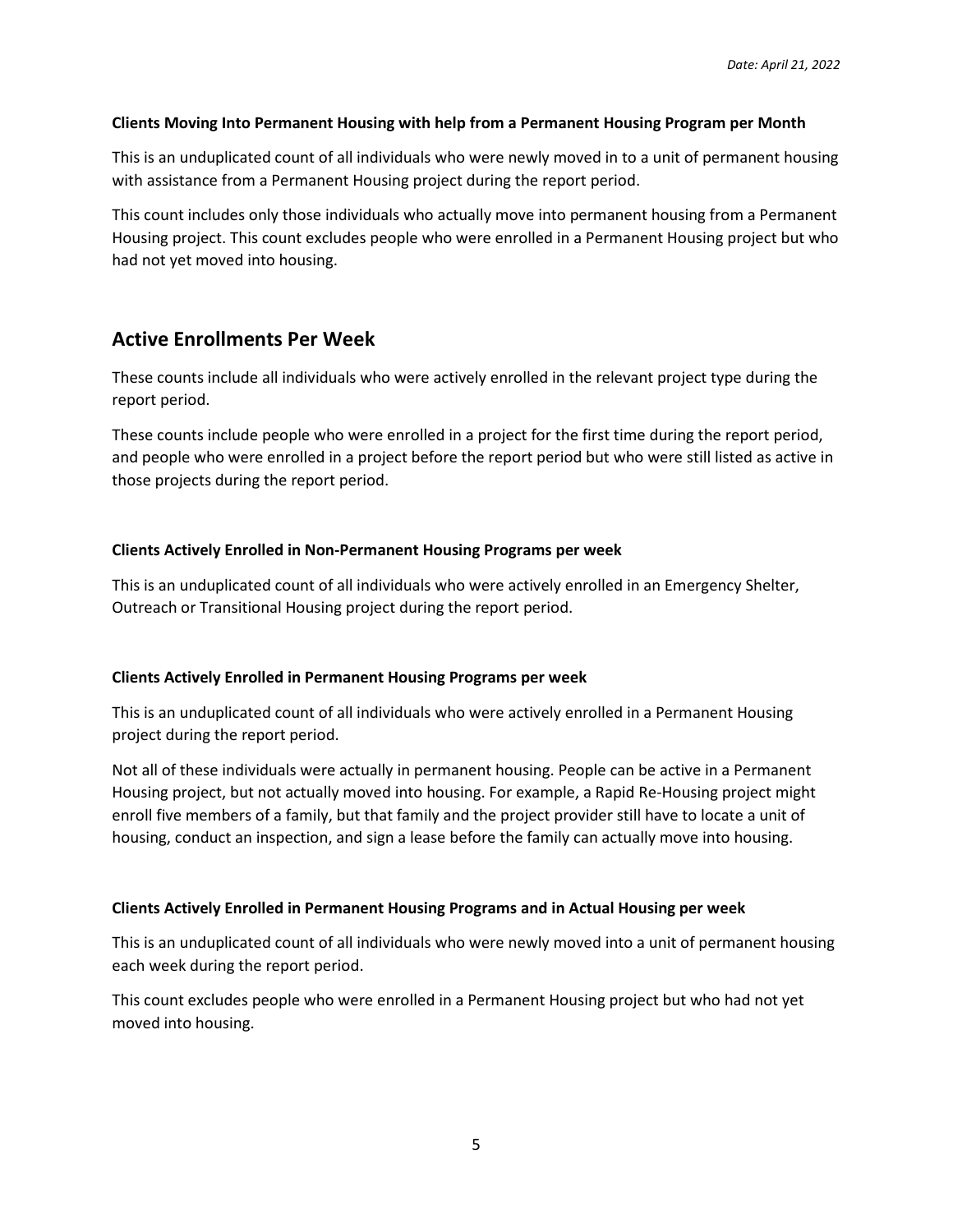# **Programmatic Outflow**

These counts include all individuals who exited the relevant project type during the report period.

#### **Clients Exiting Non-Permanent Housing Programs to Any Destination per month**

This is a count of all persons who exited an Emergency Shelter, Outreach, or Transitional Housing project each month during the report period.

This count includes all possible exit destinations, from homelessness to permanent housing.

This count is not unduplicated, as an individual may have exited multiple projects multiple times during the report period.

#### **Clients Exiting Non-Permanent Housing Programs to Permanent Destinations per month**

This is a count of all persons who exited from an Emergency Shelter, Outreach, or Transitional Housing project to permanent housing each month during the report period. These people were in permanent housing when they exited the Emergency Shelter, Outreach, or Transitional Housing project.

This count includes persons who exited into permanent housing with and without the help of a Permanent Housing project.

This count is not unduplicated, as an individual may have exited multiple projects multiple times during the report period.

# **Clients Exiting Permanent Housing Programs to Any Destination per month**

This is a count of all persons who exited a Permanent Housing project each month during the report period.

This count includes all possible exit destinations, from homelessness to permanent housing.

This count is not unduplicated, as an individual may have exited multiple projects multiple times during the report period.

#### **Clients Exiting Permanent Housing Programs to Permanent Destinations per month**

This is a count of all persons who exited a Permanent Housing project to permanent housing each month during the report period. These people were in permanent housing when they exited the Permanent Housing project.

This count is not unduplicated, as an individual may have exited multiple projects multiple times during the report period.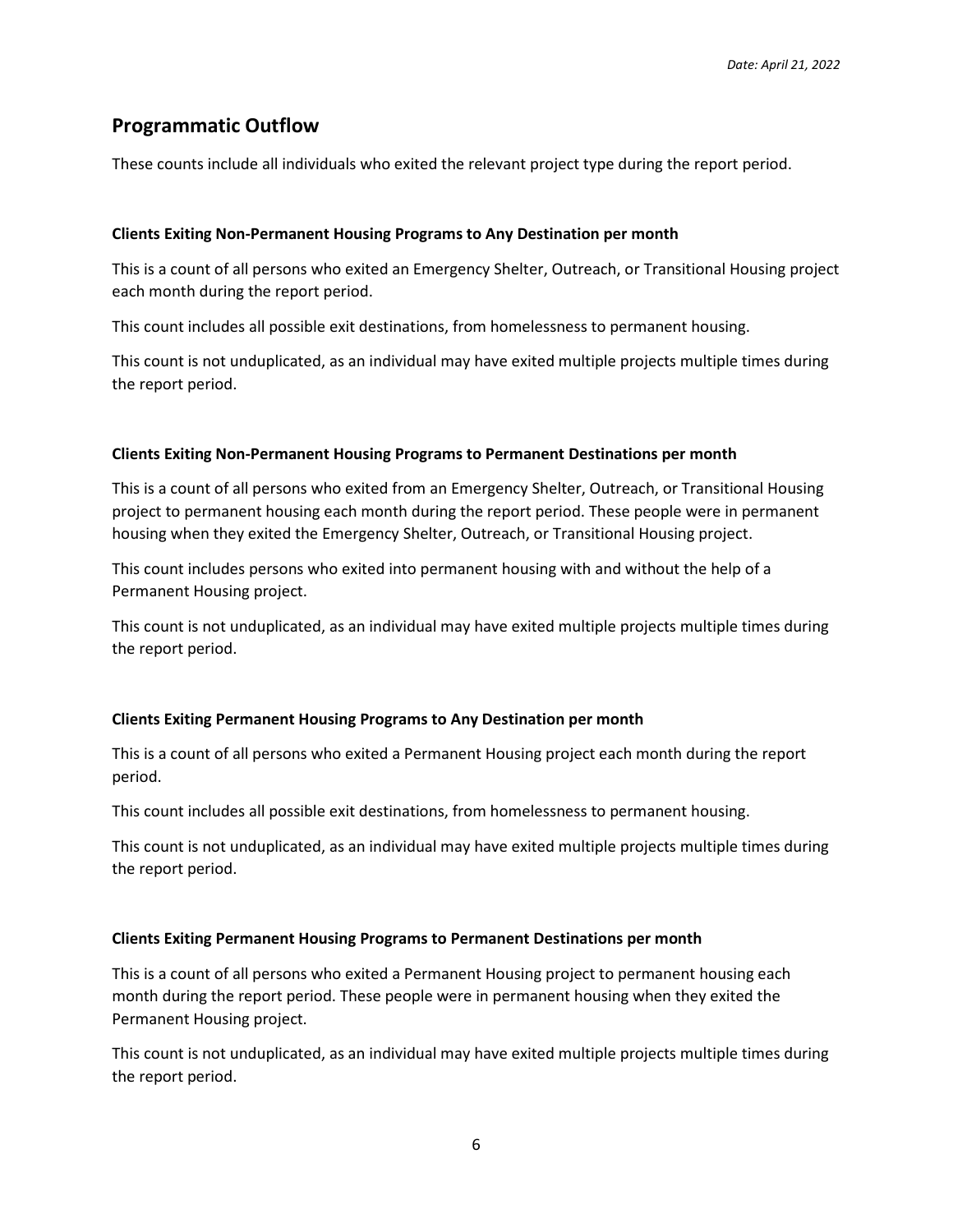# **Definitions and Notes:**

# **Actively Enrolled**

*Describes a household or individual that would appear as "active" in a particular project on a particular date or timeframe in the HMIS. This is the equivalent of being "served" by a project for purposes of this dashboard.*

# **Chronic Homelessness**

*A ''homeless individual with a disability,'' as defined in section 401(9) of the McKinney-Vento Homeless Assistance Act (42 U.S.C. 11360(9)), who: (i) Lives in a place not meant for human habitation, a safe haven, or in an emergency shelter; and (ii) Has been homeless and living as described in paragraph (1)(i) of this definition continuously for at least 12 months or on at least 4 separate occasions in the last 3 years, as long as the combined occasions equal at least 12 months and each break in homelessness separating the occasions included at least 7 consecutive nights of not living as described in paragraph (1)(i). Stays in institutional care facilities for fewer than 90 days will not constitute as a break in homelessness, but rather such stays are included in the 12-month total, as long as the individual was living or residing in a place not meant for human habitation, a safe haven, or an emergency shelter immediately before entering the institutional care facility; (2) An individual who has been residing in an institutional care facility, including a jail, substance abuse or mental health treatment facility, hospital, or other similar facility, for fewer than 90 days and met all of the criteria in paragraph (1) of this definition, before entering that facility; or (3) A family with an adult head of household (or if there is no adult in the family, a minor head of household) who meets all of the criteria in paragraph (1) or (2) of this definition, including a family whose composition has fluctuated while the head of household has been homeless. [\(24 CFR 578.3\)](https://www.law.cornell.edu/cfr/text/24/578.3)* 

# **Emergency Shelter - ES**

*Any facility, the primary purpose of which is to provide a temporary shelter for the [homeless](https://www.law.cornell.edu/definitions/index.php?width=840&height=800&iframe=true&def_id=8a2903afec40afebcdb6176134d13480&term_occur=999&term_src=Title:24:Subtitle:B:Chapter:V:Subchapter:C:Part:576:Subpart:A:576.2) in general or for specific populations of the [homeless](https://www.law.cornell.edu/definitions/index.php?width=840&height=800&iframe=true&def_id=8a2903afec40afebcdb6176134d13480&term_occur=999&term_src=Title:24:Subtitle:B:Chapter:V:Subchapter:C:Part:576:Subpart:A:576.2) and which does not require occupants to sign [leases](https://www.law.cornell.edu/definitions/index.php?width=840&height=800&iframe=true&def_id=d3db88fefc98484b7514761bbdf195b8&term_occur=999&term_src=Title:24:Subtitle:B:Chapter:V:Subchapter:C:Part:576:Subpart:A:576.2) or occupancy agreements. [\(24 CFR 576.2\)](https://www.law.cornell.edu/cfr/text/24/576.2)* 

# **Ethnicity**

*Data category that describes an individual who identifies as having Cuban, Mexican, Puerto Rican, South or Central American, or other Spanish culture or origin, regardless of race. This is a HUD-defined category separate from Race.*

# **Exit**

*Leaving a particular project or project type, for any reason. A household or individual who has exited a project is no longer reported as being Actively Enrolled in that project.* 

# **Household**

*A unit of client measurement that includes one or more individuals living together. This can also be understood as a "family unit," although not all members of a household need be related to one another. Example: Five individuals living together would be considered "one household."*

# **Individual**

*A unit of client measurement that is a single person.*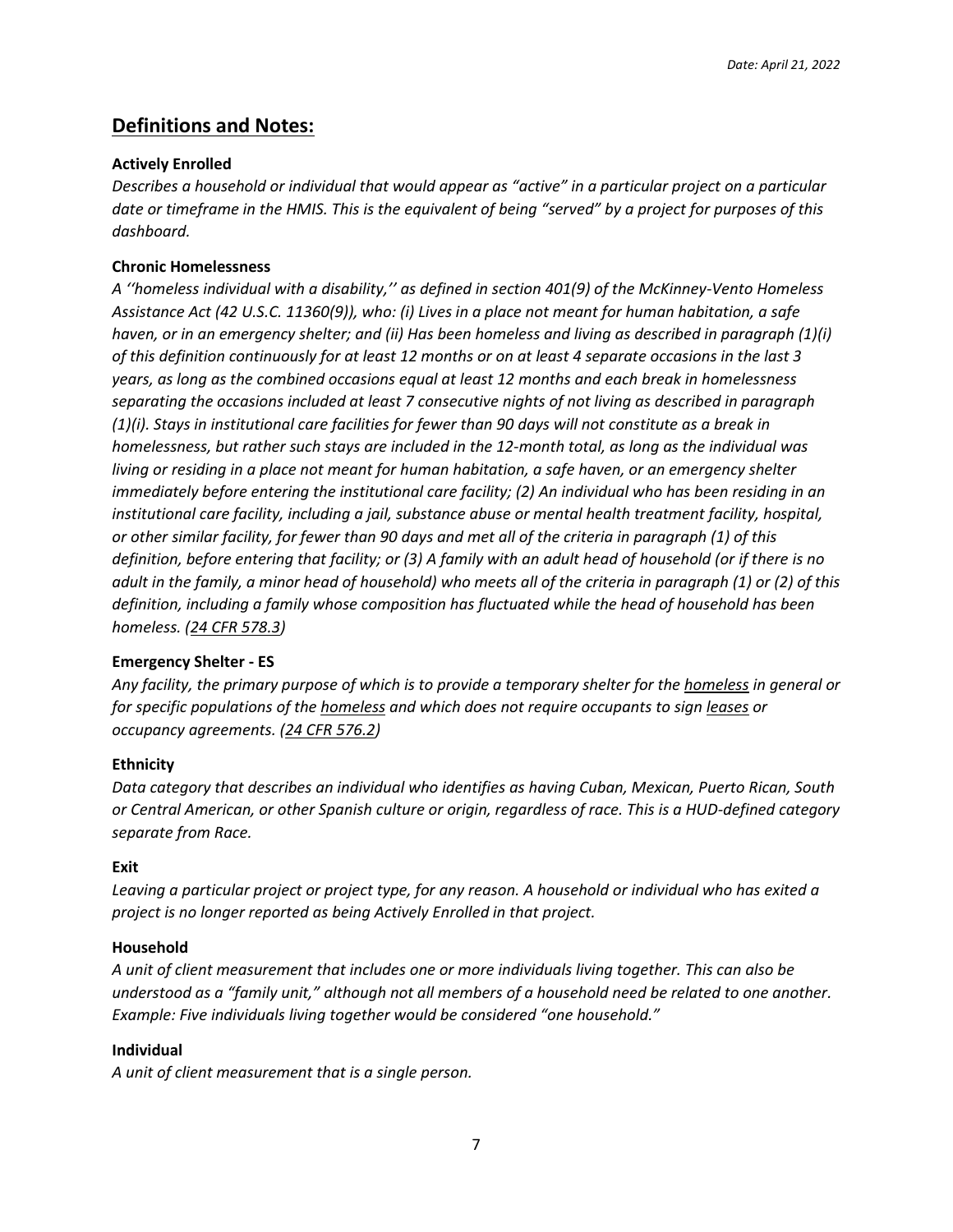# **Other PH**

*Permanent Housing that is neither PSH or RRH*

# **Permanent Housing (includes Permanent Supportive Housing and Rapid Re-Housing) - PH**

*Permanent Housing means community-based housing without a designated length of stay, and includes both [permanent supportive housing](https://www.law.cornell.edu/definitions/index.php?width=840&height=800&iframe=true&def_id=713c6fa442ab779d9e4ff741a2d25f28&term_occur=999&term_src=Title:24:Subtitle:B:Chapter:V:Subchapter:C:Part:578:Subpart:A:578.3) and rapid re-housing. To be [permanent housing,](https://www.law.cornell.edu/definitions/index.php?width=840&height=800&iframe=true&def_id=88992943089e19e438be3cc544bb2d51&term_occur=999&term_src=Title:24:Subtitle:B:Chapter:V:Subchapter:C:Part:578:Subpart:A:578.3) the [program](https://www.law.cornell.edu/definitions/index.php?width=840&height=800&iframe=true&def_id=5fe2647a484b6a6e9d5d23c02317cae0&term_occur=999&term_src=Title:24:Subtitle:B:Chapter:V:Subchapter:C:Part:578:Subpart:A:578.3)  [participant](https://www.law.cornell.edu/definitions/index.php?width=840&height=800&iframe=true&def_id=5fe2647a484b6a6e9d5d23c02317cae0&term_occur=999&term_src=Title:24:Subtitle:B:Chapter:V:Subchapter:C:Part:578:Subpart:A:578.3) must be the tenant on a lease for a term of at least one year, which is renewable for terms that are a minimum of one month long, and is terminable only for cause. [\(24 CFR 578.3\)](https://www.law.cornell.edu/cfr/text/24/578.3)* 

# **Permanent Supportive Housing - PSH**

*A type of Permanent Housing program. PSH is [permanent housing](https://www.law.cornell.edu/definitions/index.php?width=840&height=800&iframe=true&def_id=88992943089e19e438be3cc544bb2d51&term_occur=999&term_src=Title:24:Subtitle:B:Chapter:V:Subchapter:C:Part:578:Subpart:A:578.3) in which supportive services are provided to assist [homeless](https://www.law.cornell.edu/definitions/index.php?width=840&height=800&iframe=true&def_id=da1f15b500b4abf5b417c094db4e4377&term_occur=999&term_src=Title:24:Subtitle:B:Chapter:V:Subchapter:C:Part:578:Subpart:A:578.3) persons with a disability to live independently. [\(24 CFR 578.3\)](https://www.law.cornell.edu/cfr/text/24/578.3) This housing type is typically reserved exclusively for those who are "chronically homeless."*

# **Project**

*A program that enters client, demographic, and outcome information into the HMIS. Projects can be of different types, including Emergency Shelter, Permanent Housing, Street Outreach, Transitional Housing, etc.*

# **Race**

*Data category that describes an individual's ancestry background. This is a HUD-defined category separate from Ethnicity.*

# **Rapid Re-Housing - RRH**

*A type of Permanent Housing program. RRH is tenant-based rental assistance that rapidly connects families and individuals experiencing homelessness to permanent housing through a tailored package of assistance that may include the use of time-limited financial assistance and targeted supportive services. [\(HUD Rapid Re-Housing Brief, published July 2014\)](https://files.hudexchange.info/resources/documents/Rapid-Re-Housing-Brief.pdf)* 

# **Street Outreach - Outreach**

*A project that provides essential services necessary to reach out to unsheltered [homeless](https://www.law.cornell.edu/definitions/index.php?width=840&height=800&iframe=true&def_id=8a2903afec40afebcdb6176134d13480&term_occur=999&term_src=Title:24:Subtitle:B:Chapter:V:Subchapter:C:Part:576:Subpart:B:576.101) people; connect them with [emergency shelter,](https://www.law.cornell.edu/definitions/index.php?width=840&height=800&iframe=true&def_id=20178e7fe943704fce821ca932530fa8&term_occur=999&term_src=Title:24:Subtitle:B:Chapter:V:Subchapter:C:Part:576:Subpart:B:576.101) housing, or critical services; and provide urgent, nonfacility-based care to unsheltered [homeless](https://www.law.cornell.edu/definitions/index.php?width=840&height=800&iframe=true&def_id=8a2903afec40afebcdb6176134d13480&term_occur=999&term_src=Title:24:Subtitle:B:Chapter:V:Subchapter:C:Part:576:Subpart:B:576.101) people who are unwilling or unable to access [emergency shelter,](https://www.law.cornell.edu/definitions/index.php?width=840&height=800&iframe=true&def_id=20178e7fe943704fce821ca932530fa8&term_occur=999&term_src=Title:24:Subtitle:B:Chapter:V:Subchapter:C:Part:576:Subpart:B:576.101) housing, or an appropriate health facility. [\(24 CFR 576.101\)](https://www.law.cornell.edu/cfr/text/24/576.101)* 

*An individual may be "Active" in a Street Outreach project for a significant period of time following initial enrollment. The length of time an individual remains "Active" varies depending on the needs of individual Outreach projects.* 

*For instance, if an Outreach project enrolls an individual on January 1, that individual might be listed as "Active" in that Outreach project on February 10, even if no additional outreach contact has been made or recorded in the HMIS.*

# **Transitional Housing - TH**

*Non-permanent housing, where all [program participants](https://www.law.cornell.edu/definitions/index.php?width=840&height=800&iframe=true&def_id=5fe2647a484b6a6e9d5d23c02317cae0&term_occur=999&term_src=Title:24:Subtitle:B:Chapter:V:Subchapter:C:Part:578:Subpart:A:578.3) have signed a lease or occupancy agreement, the purpose of which is to facilitate the movement of [homeless](https://www.law.cornell.edu/definitions/index.php?width=840&height=800&iframe=true&def_id=da1f15b500b4abf5b417c094db4e4377&term_occur=999&term_src=Title:24:Subtitle:B:Chapter:V:Subchapter:C:Part:578:Subpart:A:578.3) individuals and families into [permanent](https://www.law.cornell.edu/definitions/index.php?width=840&height=800&iframe=true&def_id=88992943089e19e438be3cc544bb2d51&term_occur=999&term_src=Title:24:Subtitle:B:Chapter:V:Subchapter:C:Part:578:Subpart:A:578.3)  [housing](https://www.law.cornell.edu/definitions/index.php?width=840&height=800&iframe=true&def_id=88992943089e19e438be3cc544bb2d51&term_occur=999&term_src=Title:24:Subtitle:B:Chapter:V:Subchapter:C:Part:578:Subpart:A:578.3) within 24 months or such longer period as HUD determines necessary. The [program](https://www.law.cornell.edu/definitions/index.php?width=840&height=800&iframe=true&def_id=5fe2647a484b6a6e9d5d23c02317cae0&term_occur=999&term_src=Title:24:Subtitle:B:Chapter:V:Subchapter:C:Part:578:Subpart:A:578.3)*